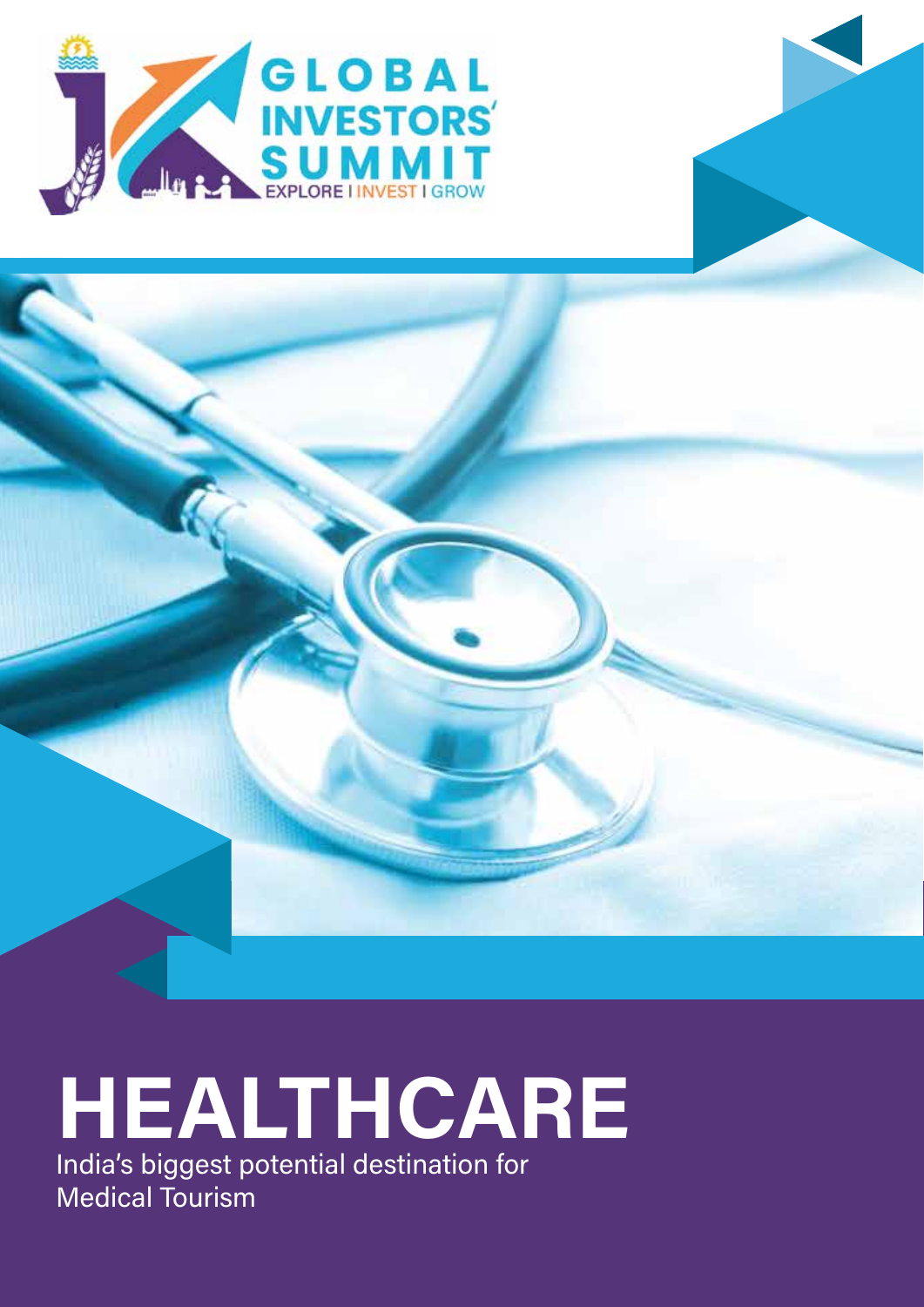## **KEY HIGHLIGHTS**

• Envisages private sector collaboration - financial and non-financial incentives to encourage participation under JK Healthcare Investment Policy-2109

• Landbank identified for setting up 2 Medi Cities, One in Jammu & one in Kashmir.



## **INFRASTRUCTURE**

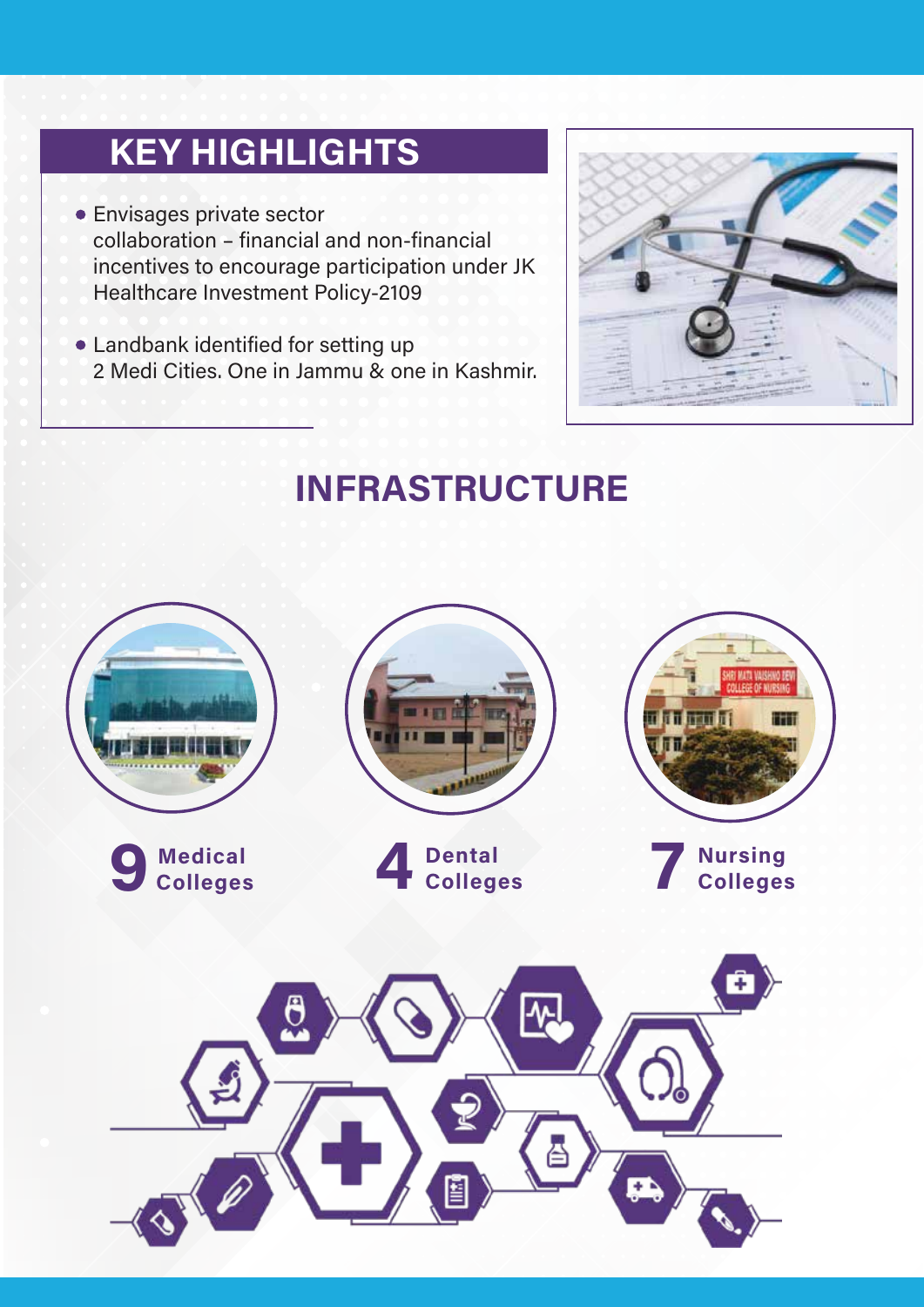### **J&K HEALTHCARE INVESTMENT POLICY 2019 SNAPSHOT**